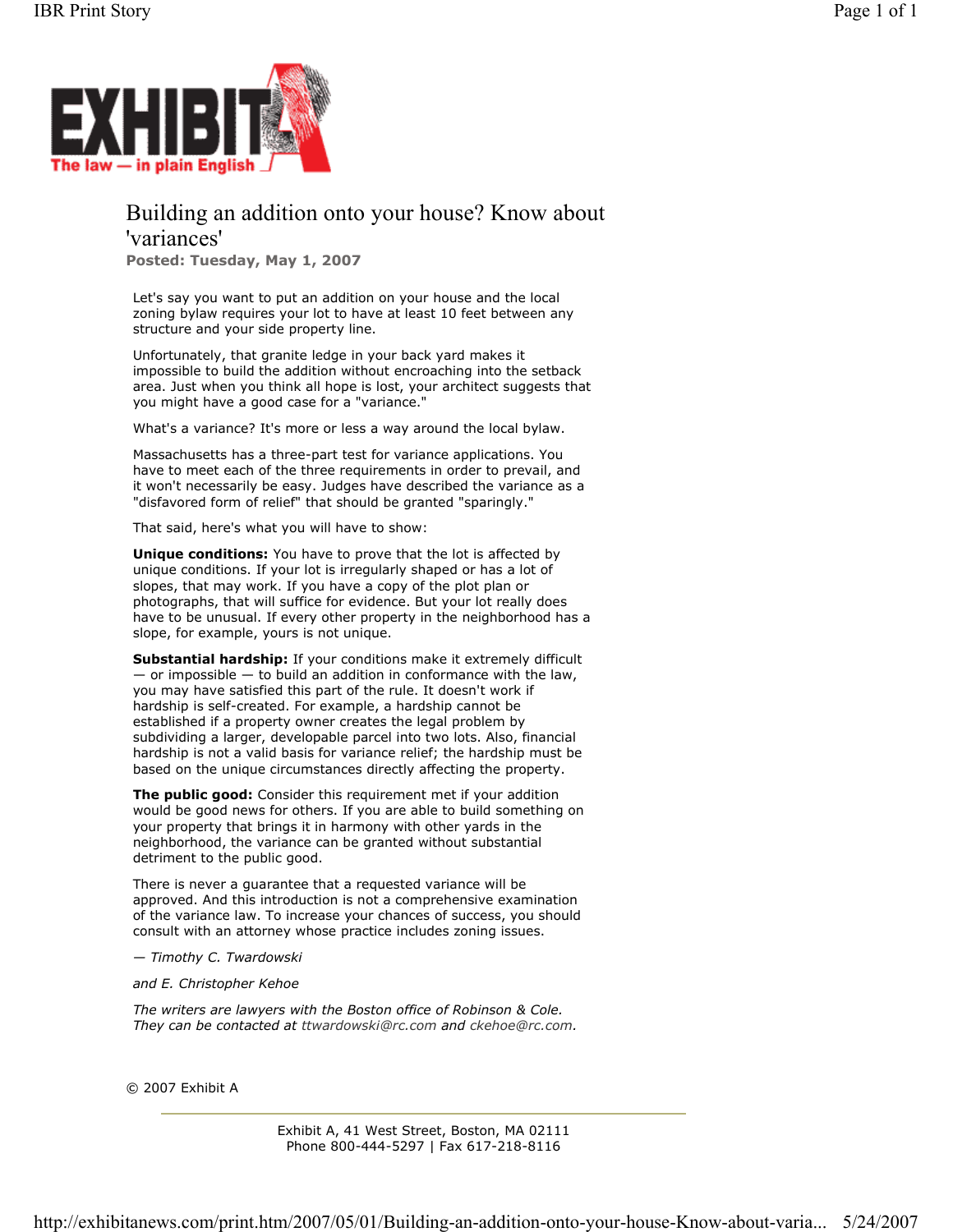

Quick Answers: Real Estate

**Posted: Tuesday, May 1, 2007**

## **Q. If my basement leaks and the problem was never mentioned when I bought the house, can I sue the former owner?**

**A.** In Massachusetts, there is no requirement for a seller to disclose known defects. However, if a potential buyer inquires about a specific condition, then the seller has a duty to fully disclose the extent of his knowledge.

Moreover, courts may side with the buyer in cases in which the buyer enters into a transaction because of a seller's false statements, misrepresentation or bad faith.

Many real-estate brokers ask the seller to complete a seller's disclosure form, which asks whether the basement ever leaked or flooded or whether there are any known defects in the basement or other structural elements of the home. The disclosure form is then given to the buyer prior to the home inspection.

## **Q. This may sound silly, but my neighbor's dog is always pooping on my lawn. Do I have any recourse?**

**A.** If you have raised this issue with your neighbor and it continues to be a problem, then you should contact your local animal-control officer. Most cities and towns have regulations that prohibit pet owners from allowing their animals to be at large, to the injury or nuisance of others.

Many communities also require dog owners to maintain their pets under complete and effective control (usually by means of a leash) whenever they are not within the boundaries of their owners' property. In many cases, violations are subject to fine on a peroffense basis.

## **Q. My neighbor's yard is in such bad shape that it is an eyesore. Is there anything I can do?**

**A.** Short of living in a planned community with rules that require yards be landscaped and maintained in a certain way, you may be out of luck — unless the yard constitutes a public-health or safety issue.

However, if your neighbor's "eyesore" also includes junked cars, appliances, machinery or similar debris, you should contact your local building inspector or code enforcement officer to determine whether your town has a junk bylaw.

## **Q. The house I wanted to buy failed a radon test. Should I insist that the seller fix this?**

**A.** Radon is a naturally occurring radioactive gas that is suspected as a contributing cause of lung cancer. Radon typically enters a home through cracks in a foundation, sump hole or dirt basement floor.

There is no legal requirement that the seller remediate radon in a particular property, just as there is no requirement that a buyer purchase a property that fails a radon test.

In the residential marketplace, sellers are usually motivated to